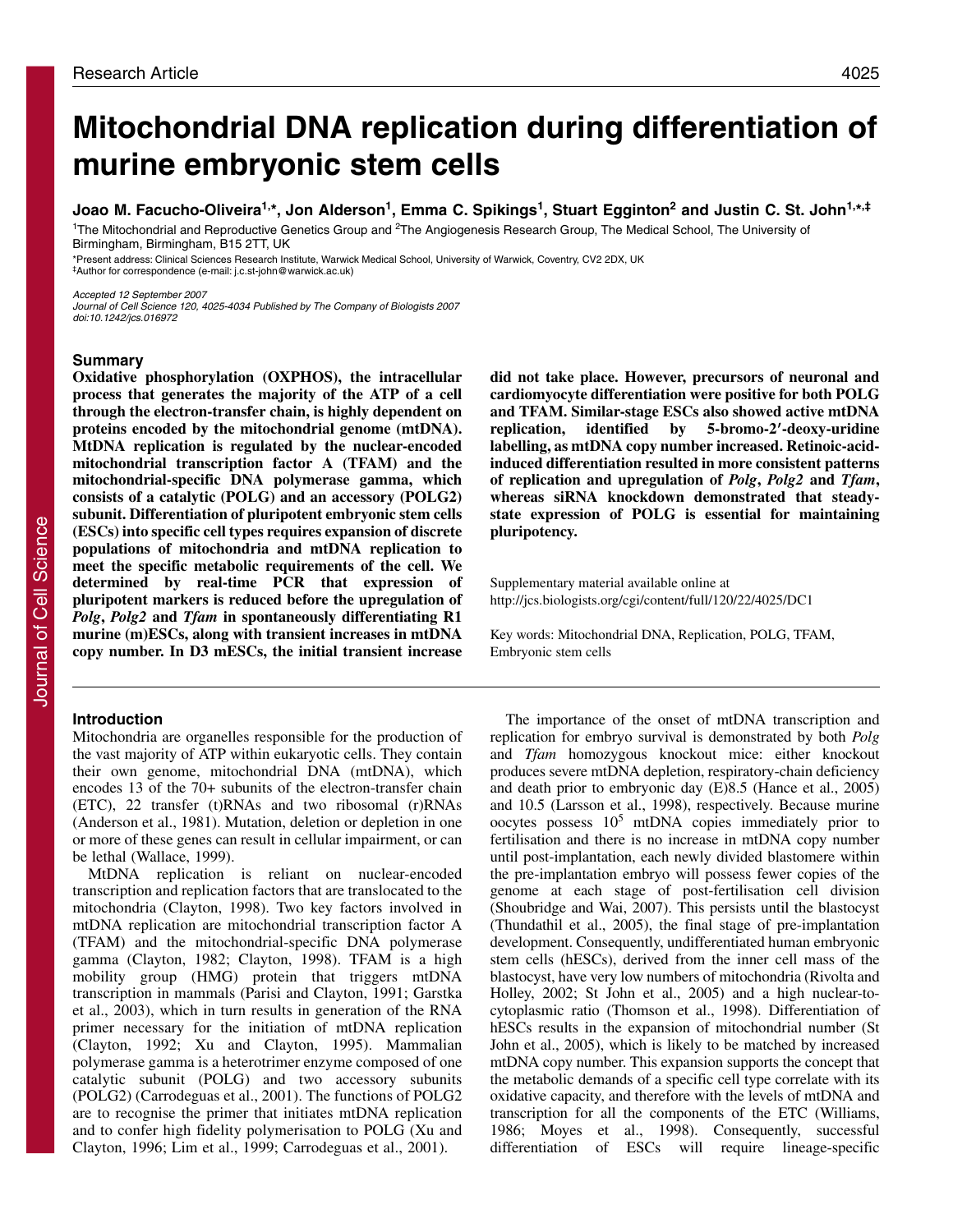transcription in the nucleus, along with effective nucleocytoplasmic coordination to balance mtDNA transcription and replication with nuclear transcription of ETC subunits.

Retinoic acid (RA), a vitamin A derivative, is essential for normal embryo development (Morriss-Kay and Sokolova, 1996) and induces cell-type-specific differentiation of ESCs and embryonic carcinoma cells (ECCs) in a concentration- and time-dependent manner (Dani et al., 1997; Drab et al., 1997; Rohwedel et al., 1999). Exposure of murine (m)ESCs to 10–7-  $10^{-6}$  M of RA in the early days of in vitro differentiation has been shown to considerably enhance neurogenesis (Bain et al., 1995; Strübing et al., 1995). Similar to the effect of RA on nuclear genes regulating cell differentiation (Gottlieb and Huettner, 1999), RA can bind to the RA-specific receptors (RAR) present in the mitochondria (Berdanier et al., 2001), activating the RA response elements (RARE) in the regulatory region of the mtDNA (D-loop) (Wrutniak et al., 1995; Demonacos et al., 1996), which, in turn, initiates mtDNA transcription and replication during ESC differentiation.

The early stages of ESC differentiation are related to the loss of pluripotency (Pesce and Schöler, 2001). Similar to the gene encoding the pluripotency marker OCT4 (POU5F1), *Pramel* (Prame-like) and *Dppa* (developmental pluripotency associated genes) are expressed up to the epiblast stage of embryonic development and in undifferentiated mESCs, but their expression is not detected in somatic tissue (Bortvin et al., 2003). Furthermore, it has recently been demonstrated that mRNA expression for *DPPA3* and *DPPA5* is downregulated during hESC differentiation (Lagarkova et al., 2006). In vitro differentiation of mESCs gives rise to the three primary germ layers – the endoderm, mesoderm and ectoderm – that characterise early stages of embryonic development (Leahy et al., 1999). This is then followed by the expression of stagespecific markers, associated with certain lineages, such as vimentin, nestin and  $\beta$ -tubulin III during neuronal differentiation (Rolletschek et al., 2001; Bouhon et al., 2006) and brachyury during cardiac differentiation (Herrmann et al., 1990; Wilkinson et al., 1990). There is some initial evidence to suggest that POLG and TFAM are both expressed during early hESC differentiation, as is OCT4 (St John et al., 2005). However, it has not been demonstrated whether the initiation of mtDNA replication precedes the downregulation of genes associated with pluripotency or whether this is linked to the determination of cell commitment.

Here, we quantified the number of mtDNA copies in undifferentiated mESCs and as they undergo differentiation. We also determined whether mtDNA replication is a continuous process during differentiation and whether the onset of mtDNA replication is related to the pluripotent status of the cell. We then assessed whether these patterns are similar in another mESC line or are mESC-line specific. Finally, we established whether induction of differentiation by an agent that enriches specific populations of cells mediates mtDNA replication in a similar manner, and whether knockdown of *Polg* alters the pluripotency status of undifferentiated mESCs.

## **Results**

# Loss of pluripotency

In order to determine whether the loss of pluripotency was associated with the onset of mtDNA replication, we first



**Fig. 1.** Loss of pluripotency during spontaneous differentiation of R1 mESCs. Expression of the pluripotency-associated genes *Dppa5*, *Pramel7* and *Ndp52l1* was quantified on undifferentiated (Und) and spontaneously differentiated R1 mESCs (days 1-8) using RT-PCR relative quantification. Expression of individual genes was compared with the expression in undifferentiated R1 mESCs and samples were normalised to *Gapdh*. Bars represent mean ± s.e.m.; significant differences between days are indicated (\**P*<0.05, \*\*\**P*<0.001).

analysed the levels of mRNA expression for pluripotencyassociated genes in undifferentiated and spontaneously differentiating mESCs by real-time reverse transcriptase (RT)- PCR. During the initial stages of differentiation (day 2), mRNA expression was significantly upregulated for *Dppa5*, *Pramel7* and *Ndp52l1* (*Calcoco2*) by 1.25-fold (*P*<0.05), 3.23-fold (*P*<0.001) and 21-fold (*P*<0.001), respectively, when compared with undifferentiated R1 mESCs (Fig. 1). This was then followed by a considerable downregulation during days 3 and 4. *Dppa5* expression decreased to 4% and 8% of levels for undifferentiated ESCs (*P*<0.001) on days 3 and 4, respectively, whereas *Ndp52l1* was undetectable (*P*<0.001; Fig. 1). *Pramel7* expression increased to 7.7-fold compared with expression increased to 7.7-fold compared with undifferentiated R1 mESCs on day 3 (*P*>0.05) but was downregulated to undetectable levels on day 4 (*P*<0.001). Apart from day 6, when *Dppa5* mRNA expression reached levels similar to the undifferentiated R1 mESCs, and day 5, when *Pramel7* levels were above those for undifferentiated R1 mESCs (*P*<0.05), expression of all markers remained very low or undetectable for the remainder of the culture period (Fig. 1).

#### The replication of mtDNA

Because the upregulation of mtDNA replication is likely to be related to the onset of differentiation, we determined whether there were specific patterns to mtDNA replication during pluripotency and the early stages of differentiation. To this extent, mRNA expression for *Polg*, *Polg2* and *Tfam*, and the number of mtDNA copies per cell, were analysed in undifferentiated R1 ESCs and during differentiation. Following spontaneous differentiation, mRNA expression of *Polg* was higher than for undifferentiated R1 mESCs on days 1 (2.7-fold, *P*<0.001), 2 (1.3-fold, *P*<0.01), 5 (2-fold, *P*>0.05), 8 (4.8-fold, *P*<0.001), 11 (1.1-fold, *P*>0.05) and 12 (4.7-fold, *P*<0.001;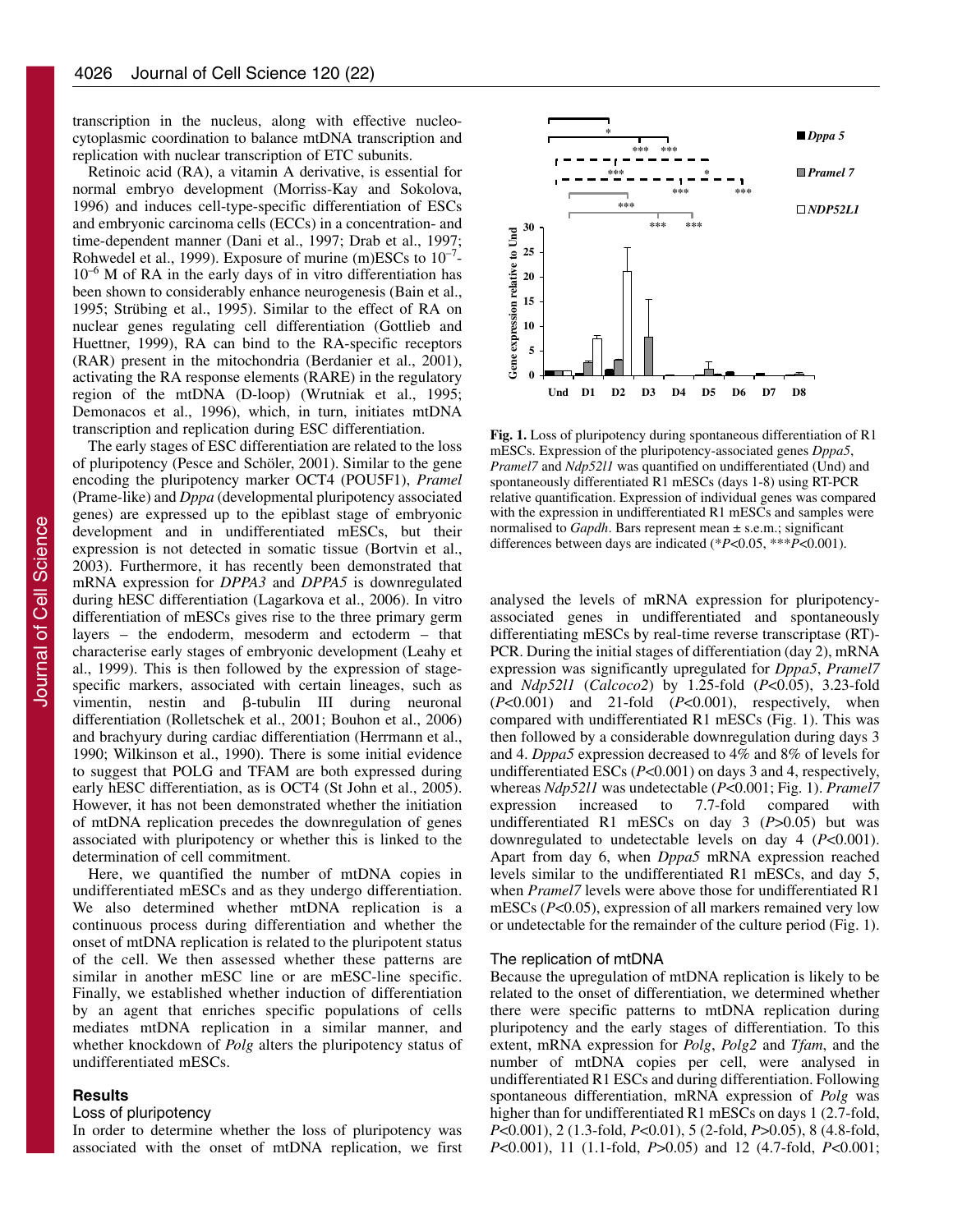

Fig. 2B). Similarly, *Polg2* was upregulated on days 7 (8.6-fold, *P*<0.05), 8 (11.6-fold, *P*>0.001), 11 (4.3-fold, *P*<0.001), 12 (4.3-fold, *P*>0.05) and 13 (2.9-fold, *P*>0.05; Fig. 2B). As a result, mtDNA was extensively replicated on days 1, 6 and 11- 13, thus increasing the number of mtDNA copies per cell to 2658 (*P*<0.001), 7775 (*P*<0.001) and 10697-14089 (*P*<0.001), respectively (Fig. 2A).

At day 3, mtDNA copy number decreased to a minimum of three copies per cell (*P*<0.001; Fig. 2A). This coincided with undetectable levels of *Polg* and *Polg2* mRNA (Fig. 2B). Despite the significant increase in *Polg* mRNA expression on day 8 (*P*<0.001) and *Polg2* transcript levels on days 7 and 8 (*P*<0.05 and *P*<0.001, respectively; Fig. 2B), the mtDNA content of R1 mESCs derived on days 7-9 was similar to undifferentiated R1 mESCs (Fig. 2A).

Although *Tfam* mRNA expression was found to be similar to undifferentiated R1 mESCs at the early stages of differentiation (day 1 and days 3-5), it was significantly downregulated between days 6 and 13. During this period, the levels of *Tfam* expression varied between 8% (day 6, *P*<0.001) and 16% (day 7, *P*<0.001) of undifferentiated R1 mESCs (Fig. 2B). This decrease in *Tfam* expression coincided with an increase in mtDNA replication (day 6 and days 11-13, *P*<0.001; Fig. 2A).

In order to determine whether the pattern of mtDNA replication was characteristic of mESCs, we analysed another mESC line, D3. In contrast to R1 cells, spontaneously differentiating D3 cells maintained low levels of mtDNA copy number until day 6 of differentiation. A general downregulation of *Polg*, *Polg2* and *Tfam* mRNA expression between days 1 to 5 resulted in a significant decrease in mtDNA copy number when compared with undifferentiated D3 mESCs (37 copies/cell, *P*<0.01; Fig. 3A,B). Particularly low mtDNA content on days 1, 2 and 3 (3, 3 and 1 copies/cell, respectively; *P*<0.001; Fig. 3A) coincided with very significant decreases of *Polg* (days 2 and 3; *P*<0.001), *Polg2* (days 1 and 2; *P*<0.001) and *Tfam* (days 1 and 3; *P*<0.001) mRNA expression (Fig. 3B). At day 6, mtDNA copy number dramatically increased to 2730 copies per cell (*P*<0.001),



which corresponded to an increase in *Polg* mRNA expression similar to those for undifferentiated D3 cells (Fig. 3A,B).

To validate the extensive mtDNA replication taking place on day 6, undifferentiated and differentiating D3 cells (days 1-7) were co-labelled with (i) 5-bromo-2'-deoxy-uridine (BrdU) and the mitochondrial-specific label MitoTracker or (ii) antibodies to the mtDNA-encoded cytochrome c oxidase I (MT-CO1) and POLG. BrdU and MitoTracker staining were co-localised and present at all time points studied, indicating that mtDNA replication was taking place during D3 mESC differentiation (Fig. 4A). Furthermore, there was increased BrdU/MitoTracker staining to match the expanded cytoplasm during differentiation. Days 1-4 had between 14.9% and 26.1% of cells with an expanded cytoplasm and positive BrdU/MitoTracker staining, whereas values on days 5, 6 and 7 were 36.5%, 34.8% and 59.3%, respectively (Fig. 4A). In addition, MT-CO1 and POLG were also colocalised tightly around the nucleus during days 1-4 (Fig. 4B), but as differentiation proceeded, both proteins were found in the expanding cytoplasm, especially at day 6 (Fig. 4B).

#### Cell fate commitment and mtDNA replication

Because significant mtDNA replication after the loss of pluripotency did not occur until day 6 of differentiation, we hypothesised that the onset of differentiation precedes the onset of mtDNA replication and thus analysed events within the first 7 days of differentiation. This was investigated by determining whether the onset of lineage-specific markers is coupled to mtDNA replication, using the D3 mESC line. Dual<br>immunostaining of vimentin, nestin,  $\beta$ -tubulin III immunostaining of vimentin, nestin,  $\beta$ -tubulin III (neuroectoderm markers) and brachyury (mesodermal marker), with POLG and TFAM was performed on undifferentiated and spontaneously differentiating D3 mESCs (days 1-7).

Vimentin<sup>+</sup>, nestin<sup>+</sup>,  $\beta$ -tubulin III<sup>+</sup> and brachyury<sup>+</sup> D3 mESCs were also positive for POLG and TFAM (supplementary material Fig. S1A-C). Moreover, vimentin+/POLG+/TFAM+, nestin+/POLG+/TFAM+,  $\beta$ -tubulin III+/POLG+/TFAM+ (see supplementary material Fig. S1C)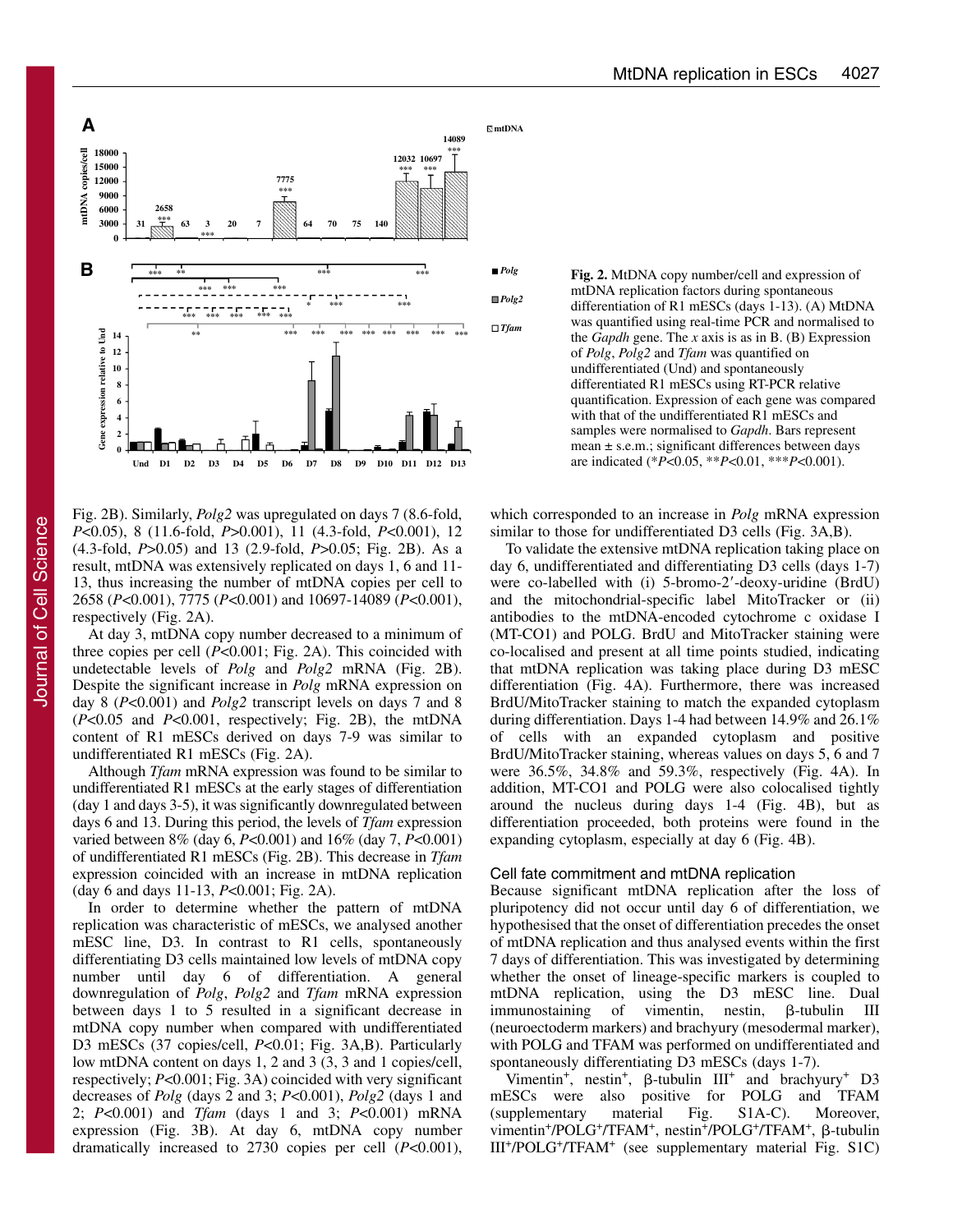

**Fig. 3.** The number of mtDNA copies/cell and expression of mtDNA replication factors during spontaneous differentiation of D3 mESCs (days 1-7). (A) The number of mtDNA copies/cell in undifferentiated (Und) and spontaneously differentiated D3 mESCs was determined using real-time PCR. The *x* axis is as in B. (B) The level of *Polg*, *Polg2* and *Tfam* expression was quantified using RT-PCR relative quantification. Expression of individual genes was compared with the level of expression in undifferentiated D3 mESCs. All samples were normalised to *Gapdh*. Bars represent mean ± s.e.m.; significant differences between days are indicated (\**P*<0.05, \*\**P*<0.01, \*\*\**P*<0.001).

and brachyury+/POLG+/TFAM+ cells were identified up to day 20 of differentiation. However, the maximum number of vimentin+/POLG+/TFAM+, nestin+/POLG+/TFAM+ and brachyury+/POLG+/TFAM+ cells was found on day 3 (15.9±3.7%, *P*<0.01; 15.2±1.3%, *P*<0.001; and 11.3±6.5%,  $P > 0.05$ , respectively), whereas the proportion of  $\beta$ -tubulin III<sup>+</sup>/POLG<sup>+</sup>/TFAM<sup>+</sup> cells increased up to day 4 (13.4 $\pm$ 1.5%, *P*<0.001; supplementary material Fig. S1B). The vimentin+/POLG+/TFAM+ population was then maintained at similar levels for the remainder of the differentiation period, whereas that of nestin<sup>+</sup>/POLG<sup>+</sup>/TFAM<sup>+</sup> decreased after day 5 ( $P<0.05$ ; supplementary material Fig. S1B) and  $\beta$ -tubulin III+/POLG+/TFAM+ cells decreased significantly on day 6 (*P*<0.05; supplementary material Fig. S1B). Indeed, because the significant increase in mtDNA replication (day 6) occurred after the downregulation of *Dppa5*, *Pramel7* and *Ndp52l1* (days 3 and 4) and after the increase in the proportion of vimentin+/POLG+/TFAM+, nestin+/POLG+/TFAM+,  $\beta$ -tubulin III+/POLG+/TFAM+ and brachyury+/POLG+/TFAM+ cells (days 3 and 4), this suggests that definitive lineage commitment had taken place before substantial changes in mtDNA replication were initiated.

## Induction of differentiation

In order to determine whether targeted induction of differentiation would affect regulation of mtDNA replication, we stimulated neuronal differentiation by exposing undifferentiated D3 mESCs to  $10^{-7}$  M RA for 2 days following their introduction into hanging droplets and differentiation medium. Similar to the spontaneously differentiated D3 mESCs, the vimentin<sup>+</sup>, nestin<sup>+</sup>,  $\beta$ -tubulin III<sup>+</sup> RA-induced D3 mESC were also positive for POLG and TFAM (supplementary material Fig. S2A-C). The maximum number of vimentin<sup>+</sup>/POLG<sup>+</sup>/TFAM<sup>+</sup> (11.7±1.5%, *P<*0.001) and nestin<sup>+</sup>/POLG<sup>+</sup>/TFAM<sup>+</sup> (15.3±6.5%, *P*<0.05) cells were detected on days 1 and 3, respectively (supplementary material Fig. S2B). These proportions then decreased with differentiation, resulting in only  $3.6\pm0.8\%$  of vimentin<sup>+</sup>/ POLG+/TFAM+ and 5.0±1.6% of nestin+/POLG+/TFAM+ cells on day 7 (supplementary material Fig. S2B). The proportion of  $\beta$ -tubulin III<sup>+</sup>/POLG<sup>+</sup>/TFAM<sup>+</sup> RA-induced D3 mESCs significantly increased to 12.2±1.7% on day 1 (*P*<0.001) and were maintained at similar levels until day 7 (supplementary



**Fig. 4.** Detection and localisation of mtDNA, and of the MT-CO1 and POLG proteins, during spontaneous differentiation of D3 mESCs. (A) Immunofluorescence analysis of BrdU (red) and MitoTracker (green) on undifferentiated (Und) and spontaneously differentiated D3 mESCs (days 1-7). Percentages represent the proportion of cells with an expanded cytoplasm at each time point. (B) Immunofluorescence analysis of MT-CO1 (green) and POLG (red) on undifferentiated (Und) and differentiated D3 mESCs (days 1-7). Blue, DNA. Bar, 10  $\mu$ m.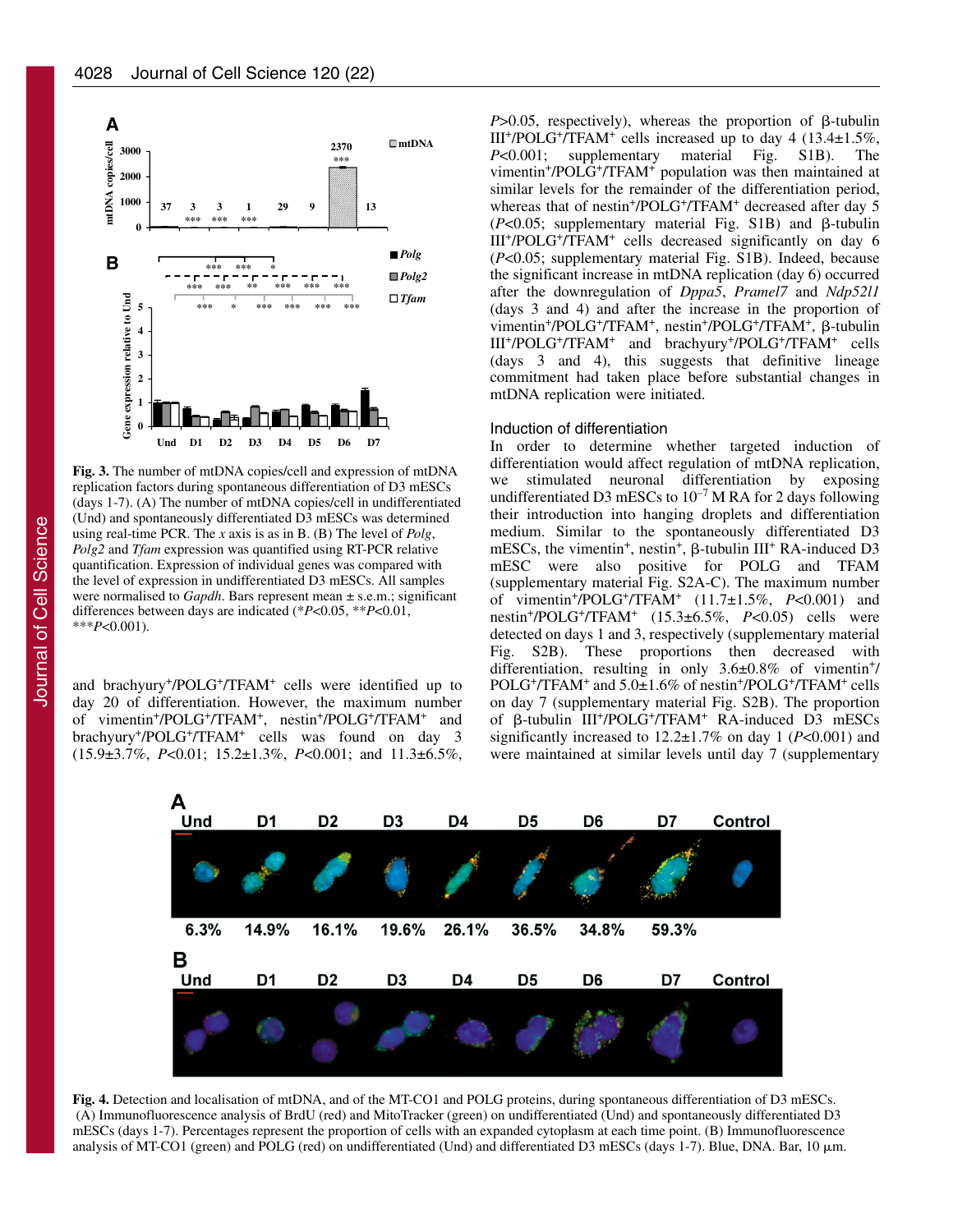material Fig. S2B). Although the percentage of nestin<sup>+</sup>/ POLG+/TFAM+ cells was not significantly different between the spontaneous differentiated and RA-induced D3 mESCs (*P*>0.05), RA stimulation led to a decrease in the proportion of vimentin+/POLG+/TFAM+ cells on days 2-7 (*P*<0.05) and an increase in the percentage of  $\beta$ -tubulin III<sup>+</sup>/POLG<sup>+</sup>/TFAM<sup>+</sup> cells on day 1 (*P*<0.05).

With the earlier onset of differentiation, it was evident that RA-induced D3 mESCs had significantly higher levels of *Polg* mRNA expression on days 1-4 (*P*<0.001), and higher levels of *Polg2* and *Tfam* mRNA expression on days 1-7 (*P*<0.001), than their spontaneously differentiated counterparts (Fig. 3B, Fig. 5A,B). This is correlated with an increase in their mtDNA content between days 1 and 5 (*P*<0.001; Fig. 3A, Fig. 5A). In addition, the RA-induced D3 mESCs exhibited more stable levels of mtDNA copy number than the spontaneously differentiated D3 mESCs and R1 mESCs. They had 62 mtDNA copies per cell on day 3 and a minimum of 8 mtDNA copies per cell on day 7 (*P*<0.001; Fig. 5A), whereas the spontaneously differentiated R1 and D3 ESCs had a minimum of 3 (Fig. 2A) and 1 (Fig. 3A) mtDNA copies per cell on day 3, respectively. Most interestingly, the RA-induced D3 mESCs also showed a peak for mtDNA content on day 6 (120 mtDNA copies/cell), which was significantly different to the undifferentiated D3 mESCs (*P*<0.001; Fig. 5A). However, mtDNA copy number in the RA-induced D3 mESCs on day 6 was significantly lower than for R1 (*P*<0.001; Fig. 2A, Fig. 5A) and D3 (*P*<0.001; Fig. 3A, Fig. 5A) spontaneously differentiated mESCs.

## POLG knockdown

Real-time RT-PCR of the spontaneously differentiated R1 and D3 mESCs and the RA-induced D3 mESCs suggested that the onset of differentiation is associated with significant variations in the levels of *Polg* expression (Fig. 2B, Fig. 3B, Fig. 5B). To evaluate whether steady-state levels of POLG expression are required to maintain pluripotency, and whether alteration of those levels are associated with the onset of mESC differentiation, we used siRNA to knockdown POLG expression in undifferentiated mESCs. To overcome any problem with contamination with feeder cells (MEFs), which could mask POLG knockdown because of the high levels of the protein, the feeder-free CEE/R mESC line was used. Densitometry analysis from western blots showed that POLG levels were decreased by 7.3-fold (Fig. 6) in the undifferentiated CCE/R mESCs transfected with the *Polg* siRNAs when compared with the undifferentiated CCE/R mESCs transfected with the negative control siRNA. Apart from the decrease in POLG, OCT4 levels were also decreased by 2.5-fold (Fig. 6) and brachyury levels increased by 1.2-fold (Fig. 6) when compared with the negative-control siRNA.

# **Discussion**

# Pluripotency and differentiation

Here we have shown that, in R1 mESCs, the pluripotencyassociated genes *Dppa5*, *Pramel7* and *Ndp52l1* were upregulated during days 1 and 2 of differentiation, and downregulated during days 3 and 4 (Fig. 1). Similarly, the pluripotency marker OCT4 has been shown to increase expression by 50% during endodermal differentiation of mESCs (Niwa et al., 2000). OCT4 expression was also



**Fig. 5.** Effect of RA-induced differentiation on the mtDNA copy number/cell and expression of *Polg*, *Polg2* and *Tfam* (days 1-7). (A) The number of mtDNA molecules/cell was determined using real-time PCR and normalised to the *Gapdh* gene. The *x* axis is as in B. (B) *Polg*, *Polg2* and *Tfam* expression in undifferentiated (Und) and RA-induced D3 mESCs. RT-PCR relative quantification compared the expression of individual genes to their expression in undifferentiated D3 mESCs. Values for each gene were normalised to *Gapdh* expression. Bars represent mean ± s.e.m. Significant differences between undifferentiated and days 1, 3, 4 and 6 are indicated above the respective bar representing the stage of differentiation; the significant difference between days 3 and 7 is shown next to the connecting line (\**P*<0.05, \*\**P*<0.01, \*\*\**P*<0.001).

upregulated during migration and differentiation of the primitive endoderm into parietal endoderm during mouseembryo development (Palmieri et al., 1994), and during RAinduced differentiation of murine F9 ECCs into visceral and parietal endodermal cells (Botquin et al., 1998). Furthermore, days 1 and 2 of mESC differentiation have been shown to be equivalent to the early post-implantation embryo at the beginning of gastrulation (E4.5-E6.5) (Leahy et al., 1999) and therefore high levels of pluripotency-associated gene expression would be expected. In addition, we have shown that the percentage of brachyury+/POLG+/TFAM+, vimentin+/  $POLG<sup>+</sup>/TFAM<sup>+</sup>$ , nestin<sup>+</sup>/POLG<sup>+</sup>/TFAM<sup>+</sup> and  $\beta$ -tubulin III+/POLG+/TFAM+ D3 mESCs gradually increased to peak at days 3 and 4 (supplementary material Fig. S1B). Consistent with our results, coordinated downregulation of pluripotencyassociated genes and co-expression with lineage-specific transcription factors has been reported during early stages of hESC differentiation (Laslett et al., 2007). Consequently, our data would support the view that a transient increase in the expression of these pluripotency-associated genes could initiate a cascade of events leading to the onset of ESC differentiation and commitment into a specific lineage.

### mtDNA replication

Both R1 and D3 undifferentiated mESCs showed low numbers of mtDNA copies per cell (Fig. 2A, Fig. 3A), with D3 mESCs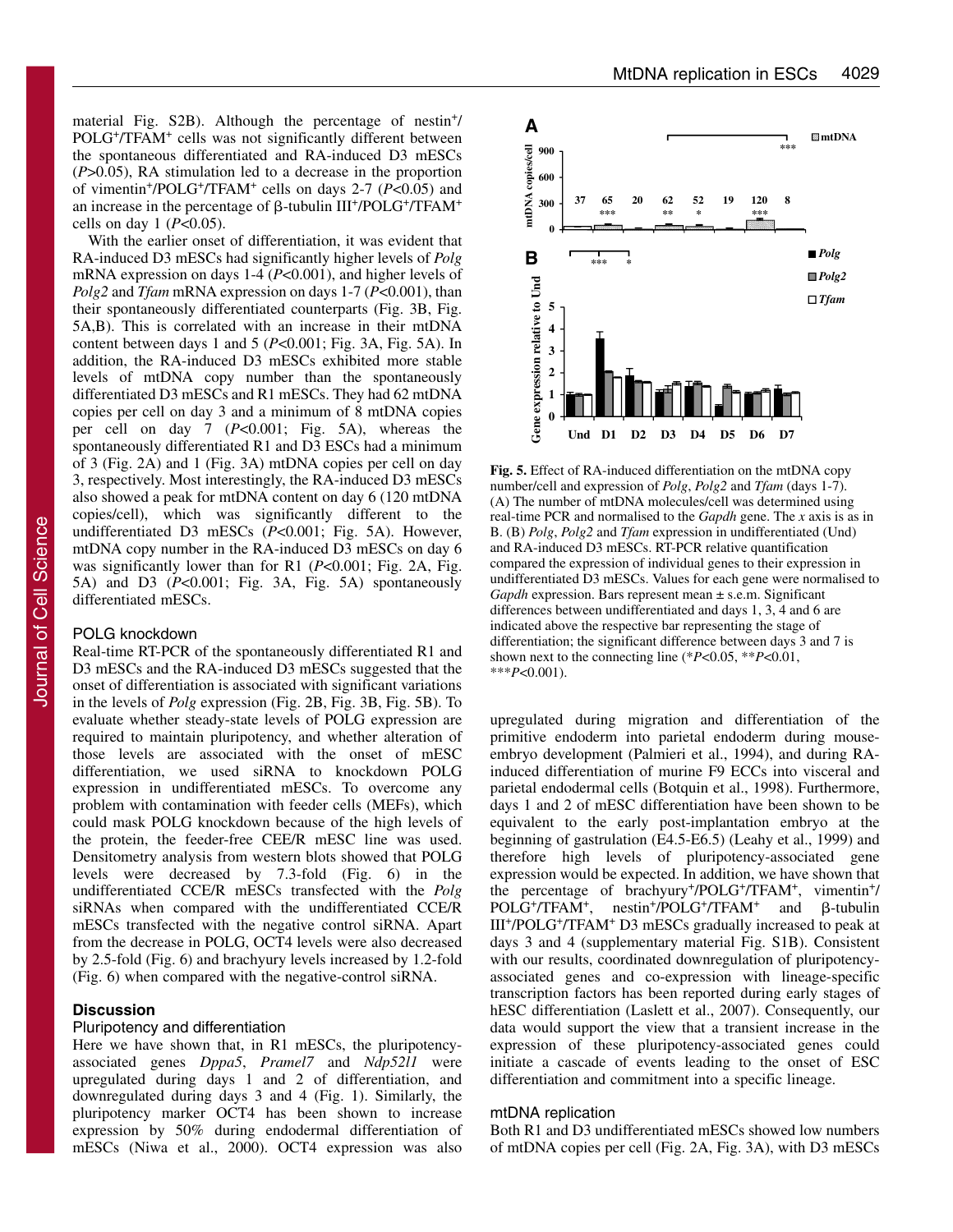

**Fig. 6.** The effect of siRNA-mediated knockdown of POLG in undifferentiated CCE/R mESCs. Pooled cell lysates were prepared from FACS non-transfected and siRNA-transfected CCE/R. Equal amounts of protein (100  $\mu$ g) were electrophoresed on a 9% SDS-PAGE gel then semi-dry blotted onto a polyvinyl difluoride membrane. The membrane was probed for  $\beta$ -actin, POLG, OCT4 and brachyury with the membrane being stripped between each probing. Lane 1, non-transfected undifferentiated CCE/R mESCs; lane 2, undifferentiated CCE/R mESCs transfected with negative control siRNA (75 nM); lane 3, undifferentiated CCE/R mESCs transfected with siRNA targeting POLG (75 nM); lane 4, human embryonic kidney cells; lane 5, mouse embryonic fibroblasts.

also having low levels of MitoTracker (Fig. 4A) and MT-CO1 (Fig. 4B) staining. This low number of mtDNA copies in undifferentiated mESCs relates to the requirements of the cell for high glycolytic metabolism and low oxygen consumption, which are needed to maintain their proliferative capacity (Kondoh et al., 2007). Apart from the mtDNA replication peak on day 1 for R1 mESCs, differentiating R1 and D3 mESCs maintained low mtDNA copies per cell until day 6 of differentiation (Fig. 2A, Fig. 3A). This arises because there was a significant decrease in the transcript levels for *Polg* on days 3, 4 and 6 (R1 cells; *P*<0.001) and days 2-4 (D3 cells; *P*<0.05), for *Polg2* on days 2-6 (R1 cells; *P*<0.001) and days 1-6 (D3 cells; *P*<0.01), and for *Tfam* on day 2 (R1 cells; *P*<0.01) and days 1-6 (D3 cells; *P*<0.05). Indeed, the low levels of BrdU incorporation into the mtDNA of D3 mESCs during days 1-4 suggest that only basal levels of mtDNA replication were taking place (Fig. 4A). Moreover, MT-CO1 staining was located tightly around the nucleus and did not increase to any great extent during days 1-5 (Fig. 4B). At day 6, both R1 and D3 mESCs showed a significant increase in mtDNA content (Fig. 2A, Fig. 3A). D3 mESCs also showed an increase in BrdU incorporation into mtDNA and in the levels of MT-CO1 (Fig. 4A,B). Furthermore, BrdU incorporation and MT-CO1 were located in expanded cytoplasmic areas, suggesting an expansion of the cytoplasm and migration of the mitochondria, as previously reported during mouse and human ESC differentiation (St John et al., 2005; Cho et al., 2006; Chung et al., 2007).

Despite upregulation of *Polg* transcripts on day 8 and *Polg2* transcripts on days 7 and 8, R1 mESCs did not replicate mtDNA to any great extent (Fig. 2A,B). It is possible that this increase in expression is related to repair of the replicated mtDNA, because POLG has been shown to replace singlenucleotide gaps generated by the apurinic/apyrimidinic endonucleases and release the deoxyribose-phosphate residue to produce a substrate for the DNA ligase (Graziewicz et al., 2006). This would be a timely event because the cells from day 7 onwards would already be clearly committed to a specific lineage and would be precursors of all other lineages within that pathway. In the foetus, such an event would be crucial to ensure that a large number of rearrangements did not persist and lead to the onset of severe mtDNA-type diseases. This would also be crucial for the continued viability of ESCs, especially because these are prone to rearrangement as passage number increases (Maitra et al., 2005).

Interestingly, large levels of mtDNA replication in the R1 mESCs (day 6 and days 11-13, Fig. 2A) coincided with downregulation of *Tfam* transcript expression (days 6-13; Fig. 2B). Although increased TFAM expression is normally associated with an increase in mtDNA transcription and replication (Montoya et al., 1997; Ekstrand et al., 2004), several groups have reported that an increase in the number of TFAM molecules above the optimal mtDNA:TFAM stoichiometry has inhibitory effects on mtDNA transcription and replication (Webb and Smith, 1977; Parisi et al., 1993; Dairaghi et al., 1995; Garstka et al., 2003). Indeed, in certain circumstances the reduction of TFAM protein levels in human and *Drosophila* using RNA interference resulted in increased mtDNA transcription (Goto et al., 2001; Kanki et al., 2004). Because TFAM acts as a transcription factor but also binds mtDNA in a non-specific manner to package the mtDNA (Alam et al., 2003; Kanki et al., 2004), the decrease of mtDNA transcription and replication with high levels of TFAM has been related to extensive packaging of the mtDNA (Shen and Bogenhagen, 2001). It is likely that condensation of the mtDNA with high levels of TFAM causes restricted access of other regulatory proteins. It is therefore possible that transcription of *Tfam* during days 1-5 (Fig. 2B) resulted in accumulation of TFAM protein, whereas large mtDNA replication events such as those on days 6 and days 11-13 (Fig. 2A) required lower levels of TFAM protein.

# mtDNA replication induced by RA

D3 mESCs that were differentiated in the presence of RA increased the percentage of vimentin<sup>+</sup>/POLG<sup>+</sup>/TFAM<sup>+</sup> and  $\beta$ tubulin III<sup>+</sup>/POLG<sup>+</sup>/TFAM<sup>+</sup> cells more rapidly than spontaneously differentiated cells (see supplementary material Fig. S1B, Fig. S2B). Indeed, exposure of  $10^{-7}$  M RA during the hanging-droplet stage has previously been shown to enhance neuronal differentiation of mESCs (Bain et al., 1995; Fraichard et al., 1995; Strübing et al., 1995; Rohwedel et al., 1999). Consistent with this, the RA-induced D3 mESCs showed elevated and more consistent numbers of mtDNA copy number (days 1-5; Fig. 2A, Fig. 3A, Fig. 5A) than spontaneously differentiated R1 and D3 mESCs. RA has been previously reported to upregulate transcription of the mtDNAencoded NADH dehydrogenase subunit 5 (*mt-Nd5*), *mt-Co1* and *16S rRNA* (*mt-Rnr2*) (Li et al., 1994; Gaemers et al., 1998). Upregulation of the mtDNA transcripts is likely to result from a direct effect of RA on RARE in the mtDNA (Wrutniak et al., 1995; Demonacos et al., 1996) and RAR in the mitochondria (Berdanier et al., 2001). Given that POLG requires an RNA primer to replicate mtDNA (Chang and Clayton, 1985; Xu and Clayton, 1996), it is possible that the increase in mtDNA transcription also generated the observed increases in mtDNA replication. However, the effect of RA on the mtDNA content might also arise from stimulation of nuclear genes because higher levels of *Polg* (days 1-4), *Polg2* (days 1-7) and *Tfam* (days 1-7; Fig. 3B, Fig. 5B) mRNA expression were detected.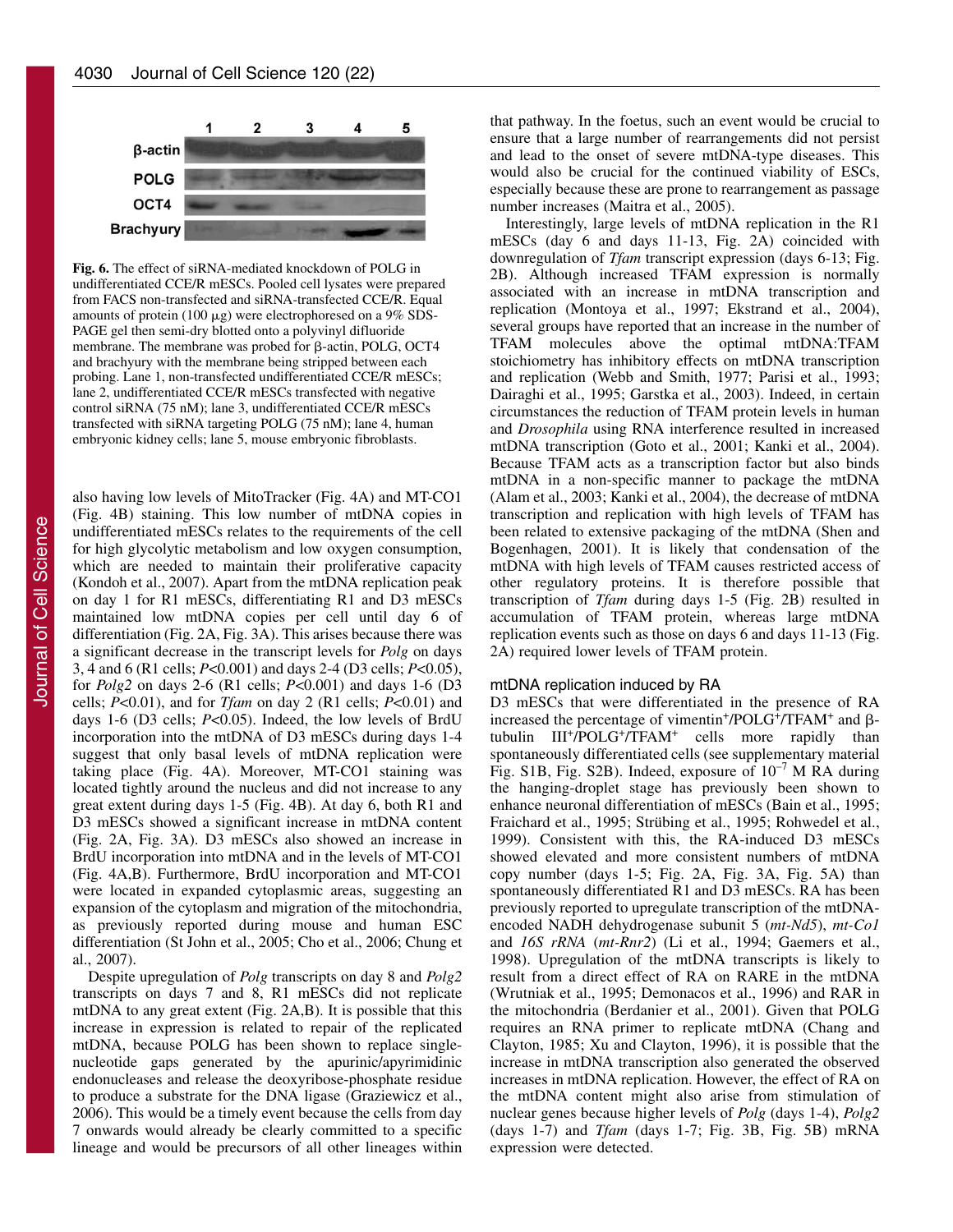# The relationship between POLG and pluripotency

During days 1 and 2, spontaneously differentiated R1 and RAinduced D3 mESCs increased mRNA levels for *Polg* (Fig. 2B, Fig. 5B), whereas the spontaneously differentiated D3 mESCs showed the opposite response (Fig. 3B). This suggests that defined levels of POLG might be required to maintain pluripotency and an increase or decrease in such levels could mediate differentiation of mESCs. Further investigation using siRNAs to knockdown POLG confirmed that decreased levels of POLG (7.3-fold; Fig. 6) induced differentiation of CCE/R mESCs, as demonstrated by a decrease of OCT4 levels (2.5 fold; Fig. 6) and increased levels of brachyury (1.2-fold; Fig. 6). Supporting this concept, mRNA levels for *Polg* have been shown to be dramatically increased at the blastocyst stage of pre-implantation embryonic development in a range of mammals (Thundathil et al., 2005; Bowles et al., 2007; Spikings et al., 2007). At this stage, the majority of cells are committed to the trophectoderm, in which POLG expression is likely to be upregulated, whereas the inner cell mass cells maintain persistently low levels of POLG and continue to be pluripotent. Furthermore, the alteration of POLG levels seems to be conserved beyond the mammalian species, because POLG activity has been shown to increase at the blastula stage during sea urchin-embryo development (Shioda, 1988).

# The association between mtDNA copy number and differentiation

As previously mentioned, the mtDNA content of both R1 and D3 spontaneously differentiated mESCs remained minimal during days 1-5 (Fig. 2A, Fig. 3A). This period coincided with the downregulation of *Dppa5*, *Pramel7* and *Ndp52l1* expression (days 3 and 4; R1 mESCs; Fig. 1) and the upregulation in the numbers of brachyury+/POLG+/TFAM+, vimentin+/POLG+/TFAM+, nestin+/POLG+/TFAM+ and  $\beta$ tubulin III<sup>+</sup>/POLG<sup>+</sup>/TFAM<sup>+</sup> cells (days 3 and 4; D3 mESCs; supplementary material Fig. S1B). Although days 1-5 had low mtDNA content per cell, basal levels of mtDNA replication were confirmed by incorporation of BrdU into mtDNA (D3 mESCs; Fig. 4A). Low levels of mtDNA replication are most probably essential in order to replenish the mtDNA content of proliferating mESCs.

At day 6, when cells had clearly committed to a specific lineage, mtDNA was extensively replicated (Fig. 2A, Fig. 3A, Fig. 4A) and mitochondria were detected in wider areas of the cytoplasm (Fig. 4A,B). Commitment into a specific lineage, regulated by lineage-specific transcription factors (Pevny et al., 1998; Brandenberger et al., 2004), is thus likely to initiate the expansion of the number of mitochondria and mtDNA molecules per cell according to the specific metabolic demands of individual cells (Williams, 1986; Moyes et al., 1998).

# The dependency of differentiation on oxidative phosphorylation

Transition from anaerobic metabolism, which characterises undifferentiated ESCs, into a more efficient mitochondrial, aerobic metabolism is crucial for successful differentiation of mouse and human ESCs (St John et al., 2005; Chung et al., 2007; Kondoh et al., 2007). Activation of the ETC and citric acid cycle (Krebs cycle) as part of this switch involves an increase in mtDNA content and expression of proteins involved in aerobic metabolism and ATP production (St John et al., 2005; Cho et al.,

2006; Chung et al., 2007). Indeed, inhibition of the ETC with antimycin A or rotenone during mESCs differentiation has been shown to decrease mitochondrial volume (Spitkovsky et al., 2004; Chung et al., 2007), whereas disrupted mitochondrial networks lead to a dramatic reduction in the number of beating embryoid bodies (EBs; up to 80%) and sarcomere content of differentiating cardiomyocytes (Chung et al., 2007). Previous reports suggest that oxidative phosphorylation (OXPHOS) is activated within the first 7 days of mESC differentiation (Cho et al., 2006), and our data indicate that this occurs at day 6, perhaps as a consequence of increased transcriptional activities of the mtDNA genome, an event that precedes mtDNA replication. Most interestingly, day 6 of differentiation has been shown to mirror spatial and temporal expression of lineage-specific markers that takes place at E7.5 of mouse-embryo development (Leahy et al., 1999). If day 6 of in vitro mESC differentiation mimics the molecular events that occur during E7.5, then it is very likely that the developmental arrest of homozygous *Polg* knockout mice between E7.5 and E8.5 (Hance et al., 2005), and homozygous *Tfam* knockout mice between E 8.5 and E10.5 (Larsson et al., 1998), was caused by failure to expand the number of mtDNA molecules per cell, and resulted in aerobicrespiration deficiency. Indeed, low levels of TFAM, as argued earlier, would facilitate replication at this time, and thus explain why TFAM deficiency has a physiological impact later in development.

We demonstrated that the loss of pluripotency and the induction of cell fate commitment, upon differentiation of ESCs, occur in the presence of low levels of mtDNA replication. We suggest that a decrease in expression of pluripotency markers and increasing numbers of committed ESCs proceed in the presence of low levels of expression of POLG, POLG2 and TFAM, which ensure that sufficient mtDNA is preserved within proliferating mESCs for subsequent transmission. After mESCs have committed to a specific lineage, mtDNA is extensively replicated, leading to the enrichment of the mitochondrial content to provide the higher levels of ATP required for further differentiation. We have shown that the onset of mESC differentiation is associated with the modulation of *Polg* expression, and that steady-state levels of POLG are required to maintain pluripotency. In addition, RA stimulation led to a more rapid onset of differentiation and to increased expression of the mtDNAspecific replication factors, which emphasises that control of mtDNA copy number is crucial for successful differentiation of ESCs.

# **Materials and Methods**

#### Culture of MEFs

Mouse embryonic fibroblasts (MEFs) were cultured in high glucose Dulbecco's modified Eagle's medium (DMEM; Sigma, Gillingham, UK) with 10% foetal bovine serum (FBS; Sigma), 2 mM L-glutamine (Invitrogen Life Technologies, Paisley, UK), 1% non-essential amino acids (NEAA; Invitrogen Life Technologies) and 1% penicillin/streptomycin solution (Sigma). Inactivation of MEFs for use as mESC feeders was carried out by  $\gamma$  irradiation (22.62 grays) or mitomycin C (Sigma) treatment. Confluent MEFs were treated with mitomycin C (10  $\mu$ g/ml) for 2 hours at  $37^{\circ}C/5\%$  CO<sub>2</sub>, washed three times with PBS (Sigma) and cultured overnight or frozen before use as feeder cells for undifferentiated R1 or D3 mESCs.

#### Culture of mESCs

R1 mESCs (Nagy et al., 1993) were cultured in knockout DMEM with 15% serum replacement, 1% penicillin/streptomycin solution, 2 mM L-glutamine, 1% NEAA (all Invitrogen Life Technologies),  $0.1 \text{ mM } \beta$ -mercaptoethanol (Sigma) and 1000 U/ml leukaemia inhibitory factor (LIF; Chemicon, Temecula, Ca, USA). D3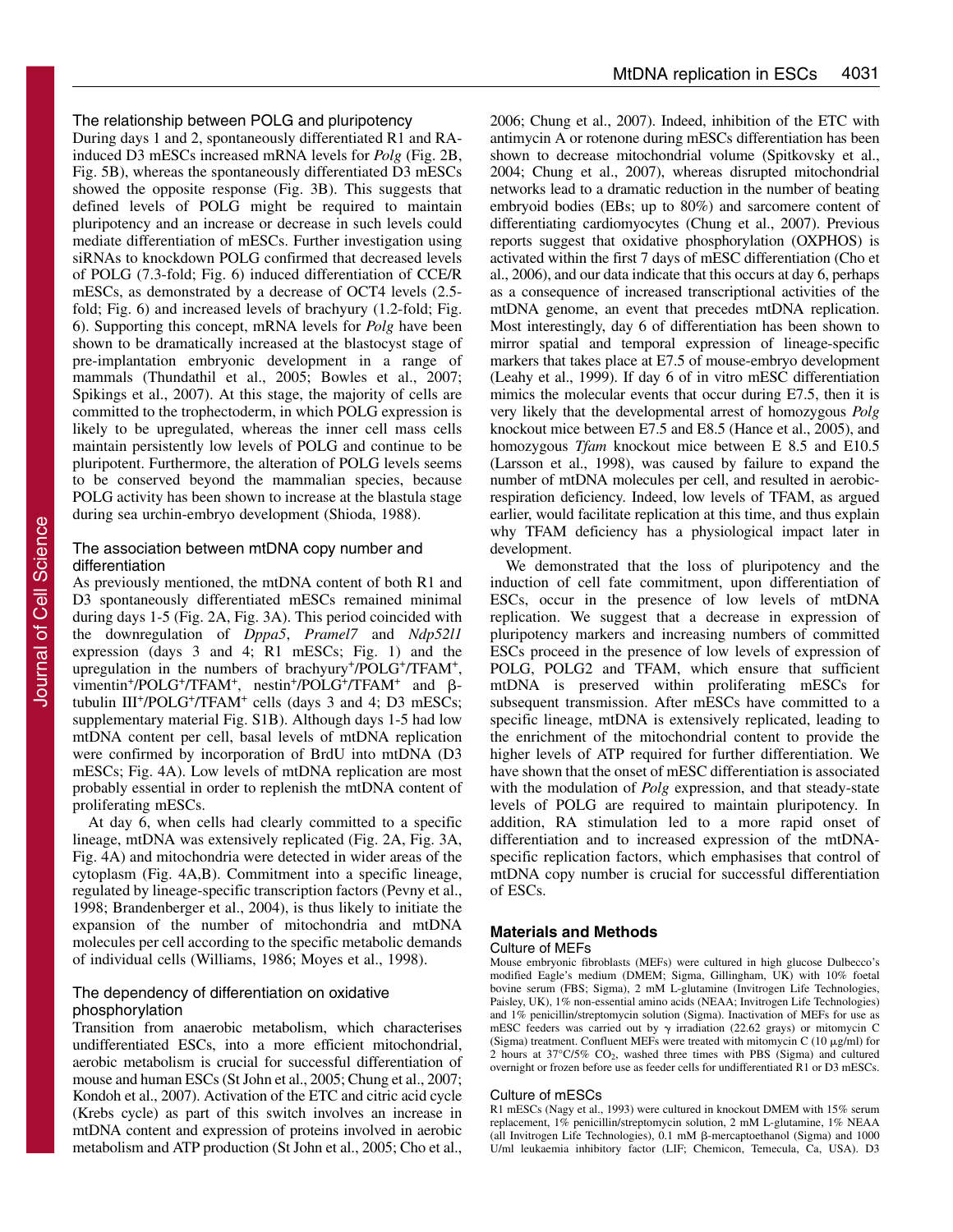(Doetschman et al., 1985) and CCE/R mESCs were cultured in high glucose DMEM (Sigma) with 15% ESC screened FBS (Hyclone, Utah, US), 1% penicillin/ streptomycin solution (Invitrogen Life Technologies), 2 mM L-glutamine (Invitrogen Life Technologies), 1% NEAA (Invitrogen Life Technologies), 0.1 mM -mercaptoethanol (Sigma) and 1000 U/ml LIF.

#### Differentiation of mESCs

## Spontaneous differentiation

Undifferentiated R1 and D3 mESCs were induced to differentiate using the hangingdrop method (Keller, 1995). Briefly, mESCs (day 0) were dissociated with 0.25% trypsin-EDTA (Sigma) for 2 minutes, resuspended into mESC medium (minus LIF) and plated as  $20 \mu l$  droplets (approximately 450 cells per drop) on the lid of an inverted Petri dish (Sterilin, Staffordshire, UK) for 48 hours (days 1-2) to promote the formation of EBs. EBs were then placed into suspension for a further 5 (days 3-7, D3 mESCs) or 6 (days 3-8, R1 mESCs) days at  $37^{\circ}$ C/5%CO<sub>2</sub>. EBs were then plated onto gelatin (0.1%; Sigma)-coated six-well plates (Nunc, Roskilde, Denmark) and cultured up to day 20 of differentiation.

#### RA-induced differentiation of mESCs (D3)

mESCs were treated as for spontaneous differentiation, except that, during the hanging-drop stage (days 1-2),  $RA(10^{-7} M)$  was added to the medium.

#### POLG knockdown

The following FAM-labelled siRNAs (Ambion, Huntingdon, UK) were used: a negative control siRNA complex with no homology to mouse, rat or human genomes (supplied by Ambion); and an siRNA complex targeting exons 13 and 14 of *Polg* mRNA (siRNA sequence 5'-GGACGGUAACAACUACAAUtt-3' and 5'-AUUGUAGUUGUUACCGUCCtt-3'). Undifferentiated CCE/R mESCs underwent transfection with either of the siRNA complexes (75 nM) using Lipofectamine 2000 (Invitrogen Life Technologies), or were not transfected (control), for 24 hours in R1 mESC media (15% knockout serum). After 24 hours, fresh CCE/R media (15% Hyclone FBS) was added and the cells were maintained in culture for a further 72 hours.

#### Fluorescent-activated cell sorting (FACS)

All cells were sorted on a MoFlo Cell Sorter (Dakocytomation, Cambridgeshire, UK) and analysed using the CellQuest/Summit software. Undifferentiated R1 and D3 mESCs were sorted with the stage-specific embryonic antigen 1 (SSEA-1). Undifferentiated R1 and D3 mESCs were incubated with 0.25% trypsin-EDTA for 2 minutes, titrated into a single cell suspension and incubated with the SSEA-1 antibody (1:50; Developmental Studies Hybridoma Bank, University of Iowa, USA) for 30 minutes at 37°C in mESC media plus LIF. The cells were then washed three times by centrifugation, incubated with the Alexa-Fluor-488 anti-mouse (Molecular Probes, Paisley, UK) for 30 minutes at 37°C and washed three times by centrifugation. The SSEA-1-positive R1 and D3 mESCs were then sorted. The undifferentiated CCE/R cells were washed three times with PBS, trypsinised and resuspended in CCE/R mESC media 96 hours after transfection. The FAM-labelled CCE/R and non-transfected cells were sorted.

#### RNA extraction

Total RNA was extracted from undifferentiated, spontaneously differentiated and RA-induced (days 1-7) D3 mESCs, and from undifferentiated and spontaneously differentiated (days 1-13) R1 mESCs. Total RNA was extracted using the RNAqueous-4PCR kit (Ambion) according to the manufacturer's instructions. Samples were treated with DNase I (4 units, Ambion) for 2 hours at 37°C, after which it was inactivated with DNase inactivation reagent (Ambion). The RNA was reverse transcribed using the Reverse Transcription System (Promega, Southampton, UK). Reactions contained 800 ng/ $\mu$ l of RNA, 2  $\mu$ l of 10 × RT-Buffer, 5 mM of MgCl<sub>2</sub>, 1 mM of dNTP mixture, 0.25  $\mu$ g Oligo (dT) primer, 1 U/ $\mu$ l of RNasin Ribonuclease Inhibitor,  $15 \text{ U}/\mu\text{g}$  of AMV Reverse Transcriptase and ultrapure H<sub>2</sub>O (Sigma) up to 20  $\mu$ l. Reactions were incubated at 42°C for 2 hours followed by 95°C for 10 minutes to denature the AMV Reverse Transcriptase.

#### DNA extraction

Total DNA was extracted from undifferentiated, spontaneously differentiated and RA-induced (days 1-7) D3 mESCs, and undifferentiated and spontaneously differentiated (days 1-13) R1 mESCs. mESCs (10.0 to  $7.5 \times 10^4$  cells/ $\mu$ l) were resuspended in ultrapure  $H_2O$ , freeze-thawed twice and vigorously pipetted to release DNA into the solution (Lloyd et al., 2006).

#### Real-time PCR

Each real-time PCR reaction (15  $\mu$ l total volume) contained 2  $\mu$ l of template (cDNA or DNA), 7.5  $\mu$ l of 2× Sensi Mix (Quantace, London, UK), 0.3  $\mu$ l of 50× SYBR Green I Solution (Quantace),  $0.33 \mu M$  of each of the forward and reverse primers (Invitrogen Life Technologies) and ultrapure H2O (Sigma). A 293 bp product of Dppa5 cDNA was amplified with Dppa 5-F (5'-GCTTGATCTCGTCTTCCCTG-3') and Dppa5-R (5'-TCCATTTAGCCCGAATCTTG-3'); 336 bp product of Pramel7 cDNA with Pramel7-F (5'-AGAGAACCCACATGGCTTTG-3') and

Pramel7-R (5'-GGATTTGGCTTGGCATACAT-3'); 475 bp product of *Ndp52l1* cDNA with Ndp5211-F (5'-TTGATGCTCTTGCACAGGAC-3') and Ndp5211-R (5'-TCACTGTTAGCACTGCCTG-3'); 188 bp of *Polg* cDNA with Polg-F (5'-GGACCTCCCTTAGAGAGGGA-3') and Polg-R (5'-AGCATGCCAGCCAG-AGTCACT-3'); 214 bp of *Polg2* cDNA with Polg2-F (5'-ACAGTGCCTTCAG-GTTAGTC-3') and Polg2-R (5'-ACTCCAATCTGAGCAAGACC-3'); 165 bp of Tfam cDNA with Tfam-F (5'-GCATACAAAGAAGCTGTGAG-3') and Tfam-R (5'-GTTATATGCTGAACGAGGTC-3'); 366 bp of the *Gapdh* gene or cDNA with Gapdh-F (5'-GGGAAGCCCATCACCATCTTC-3') and Gapdh-R (5'-AGAGG-GGCCATCCACAGTCT-3'); and 211 bp product of the *tRNA-Tyr* and *mt-Co1* genes of the mtDNA, amplified with tRNA-Tyr/mt-Co1-F (5'-CAGTCTAATGCT-TACTCAGC-3') and tRNA-Tyr/mt-Co1-R (5'-GGGCAGTTACGATAACATTG-3'). Reactions were performed in a Rotorgene-3000 real-time PCR machine (Corbett Research, Cambridge, UK). Initial denaturation was performed at 95°C for 10 minutes, followed by 50 cycles of: denaturation at 95°C for 10 seconds; annealing at 53°C (mtDNA and *Tfam*), 55°C (*Polg2*) or 60°C (*Dppa5*, *Pramel7*, *Ndp52l1*, *Polg* and *Gapdh*) for 15 seconds; and extension at 72°C for 15 (*Polg*, *Tfam* and mtDNA), 20 (*Dppa5*, *Pramel7* and *Polg2*), 23 (GAPDH) or 30 (Ndp52l1) seconds. For the standards, a series of tenfold dilutions  $(2\times10^{-2} \text{ ng/µl}$  to  $2\times10^{-9}$  $ng/µ$ ) of the target-specific PCR product were generated.

Data were acquired in the FAM/SYBR channel during the extension phase. In order to eliminate primer dimerisation from the analysis, a fourth step with data acquisition was added. The temperature at which the specific product started to melt was determined using dissociation curves (76°C for mtDNA, 78°C for *Polg2* and *Tfam*, 81°C for *Ndp52l1* or 82°C for *Polg* and *Gapdh*) and a second acquisition phase of 15 seconds in the FAM/Sybr channel was programmed to allow measurements of fluorescence from specific product only. Melt-curve analysis was conducted by ramping from 62°C to 99°C (rising 1°C every 5 seconds) and data were acquired from the FAM/Sybr channel. Analyses were performed using the Rotor Gene software (version 7; Corbett Research). Each sample was run in triplicate in two separate reactions generating six readings per gene. From those values, only the middle four were considered in order to diminish pipetting errors (Bustin, 2000). Data were expressed as mean ± s.e.m.

The number of mtDNA copies per cell was determined using real-time PCR absolute quantification. Because samples contained an unknown number of cells, determination of the number of mtDNA copies per cell required quantification of the number of *Gapdh* gene copies and the number of mtDNA copies. The number of mtDNA copies per cell was calculated using the following formula:

MtDNA copies/cell =  $\frac{\text{(No. of copies of the tRNA-Tyr/mLCol gene)}}{P}$ 

(No. of copies of the *Gapdh* gene/2)

The Pfaffl method of relative expression was used to compare the expression of *Polg*, *Polg2*, *Tfam*, *Dppa5*, *Pramel7* and *Ndp52l1* in differentiating mESCs to the undifferentiated mESCs (Pfaffl, 2001). This method provides real-time RT-PCR relative quantification of samples with an unknown number of cells against a separate reaction for the housekeeping gene (*Gapdh*).

#### Immunocytochemistry

Undifferentiated, spontaneously differentiated and RA-induced (days 1-7 and day 20) D3 mESCs were incubated with 0.25% trypsin-EDTA for 2 minutes and titrated into a single cell suspension. D3 mESCs were then resuspended in D3 mESC differentiation media (D3 mESC media containing LIF was used for undifferentiated mESCs), plated onto gelatin-coated coverslips and incubated overnight at  $37^{\circ}C/5\%CO_2$ . D3 mESCs were fixed in 2% formaldehyde (Sigma) for 1 hour, permeabilised for 30 minutes in 1% (v/v) Triton X-100 (Sigma), placed in blocking solution for at least 30 minutes and incubated with the primary antibodies. MT-CO1 (1:100; Molecular Probes) and the neuroectoderm markers vimentin (1:50; Sigma), nestin (1:200; BD Pharmingen, Oxford, UK) and  $\beta$ -tubulin III (1:100; Sigma) were co-labelled with the mitochondrial replication factors POLG (1:100; Abcam, Cambridge, UK) and TFAM (1:200; Santa Cruz Biotechnology, Santa Cruz, California) by incubating for 2 hours at 37°C. The mesodermal marker brachyury (1:400; R&D Systems, Abingdon, UK) was co-labelled with POLG and TFAM by incubating overnight at 4°C. The cells were washed three times with 0.1% Triton X-100 for 5 minutes at room temperature then incubated with two of 459 anti-rabbit (POLG and TFAM), 488 anti-mouse (MT-CO1, vimentin, nestin and  $\beta$ -tubulin III) or 488 anti-goat (brachyury) secondary antibody (Molecular Probes) for 1 hour at 37°C. The cells were further washed three times with 0.1% Triton X-100 for 5 minutes and placed onto slides using mounting medium containing DAPI (Vectashield; Vector Labs, Peterborough, England).

For BrdU and MitoTracker labelling, D3 mESCs were plated onto gelatin-coated coverslips and incubated overnight in D3 mESC media containing  $10 \mu$ M of BrdU (Roche Applied Sciences, Sussex, UK) at 37°C/5%CO2. D3 mESCs were then washed with pre-warmed PBS and incubated with 25 nM MitoTracker (Molecular Probes) in D3 mESC media for 45 minutes at 37°C/5%CO<sub>2</sub>. Cultures were fixed for 15 minutes in 4% formaldehyde and permeabilised in 1%  $(v/v)$  Triton X-100 for 15 minutes. D3 mESCs were incubated with recommended concentrations of the BrdU antibody (1:10, Roche Applied Sciences) and the anti-mouse antibody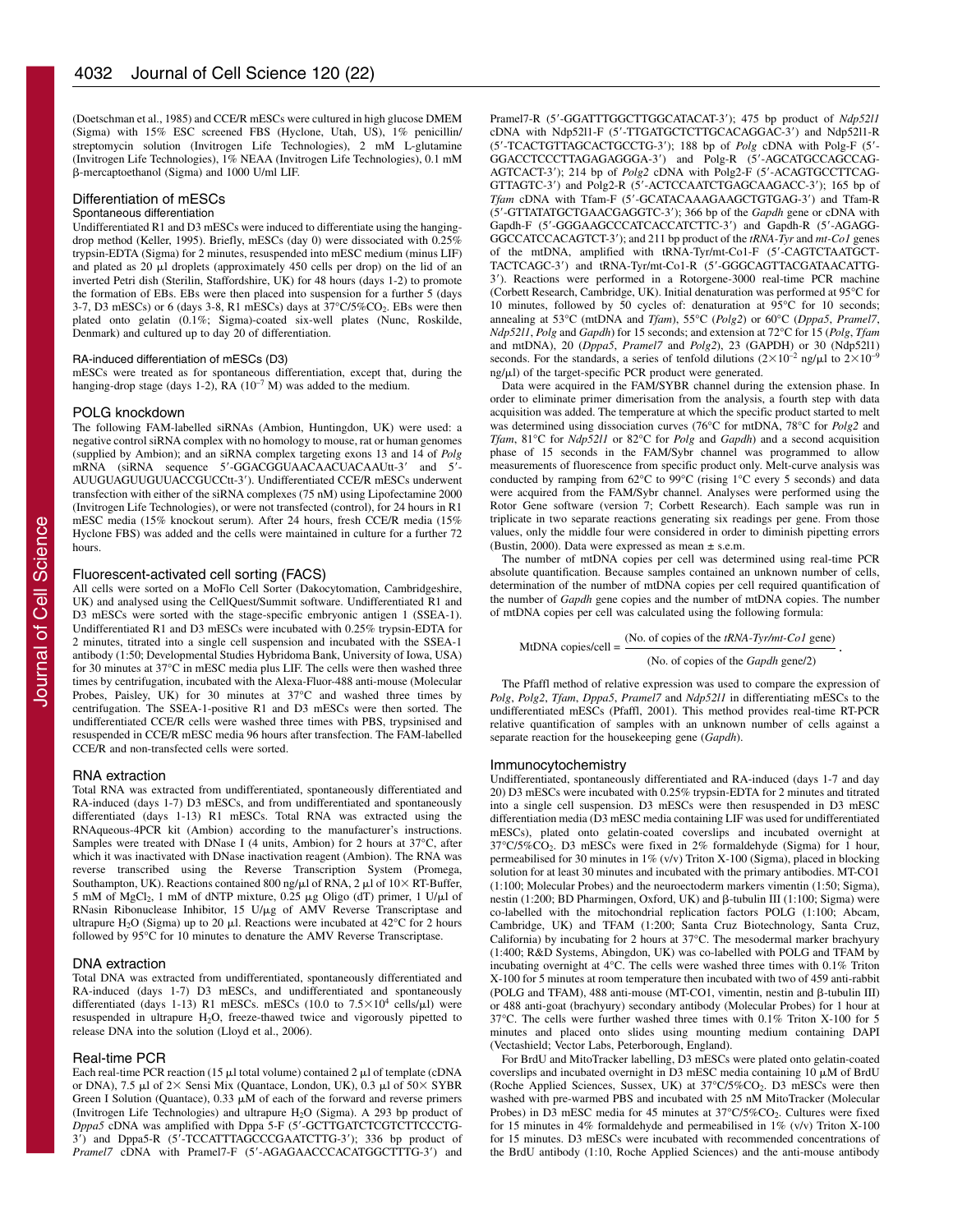lournal

(1:10, Roche Applied Sciences) at 37°C for 30 minutes. A series of three washes using washing buffer (Roche Applied Sciences) was performed after the antibody incubations. D3 mESCs were placed onto slides using mounting medium containing DAPI.

#### Microscopy and imaging methods

Fluorescent microscopy was performed using a Nikon Eclipse E600 (Nikon, Surrey, UK). mESCs were visualised using a  $40\times$  magnification oil lens and captured on a Hamamatsu Digital Camera C4742-95. Data were collected using the IPlab 3.7 software (Nikon). For fluorescence microscopy, DAPI was excited at 400 nm and detected at 420 nm, FITC was excited at 505 nm and detected between 515 and 555 nm, and rhodamine was excited at 595 nm and detected between 600 and 660 nm. Negative controls were used to determine the appropriate exposure time and prevent the generation of false positives in the samples.

#### Western blotting

Cell lysates were prepared from non-transfected and siRNA-transfected sorted CCE/R cells, human embryonic kidney cells and MEFs. To obtain sufficient protein, lysates were pooled from separate experiments. Equal amounts of protein  $(100 \mu g)$ were electrophoresed on a 9% SDS-PAGE gel then semi-dry blotted onto a polyvinyl difluoride membrane by applying a current of approximately 0.8 mA/cm<sup>2</sup> of gel for 70 minutes. The membrane was blocked with 5% dried milk powder (Marvel, Premier Brands, UK) in Tris buffered saline solution (TBS) containing 0.1% Tween 20 (Sigma), for at least 1 hour at room temperature. The membrane was then probed with antibodies against either  $\beta$ -actin (1:10,000; Sigma), POLG (1:100; Abcam), OCT4 (1:10,000; Abcam) or brachyury (1:250; R&D Systems) overnight at 4°C. The membrane was washed with TBS/0.1% Tween 20 for 25 minutes with a change of wash solution every 5 minutes. The membrane was probed with secondary antibodies conjugated with horseradish peroxidase (Vector Labs), anti-rabbit (1:5000), anti-mouse (1:5000), anti-goat (1:5000) or anti-rabbit (1:5000), for 1 hour at room temperature. The membrane was washed with TBS/0.1% Tween 20 for 25 minutes with a change of wash solution every 5 minutes and the bands detected by enhanced chemiluminescence reagent (Perbio Science, Cramlington, UK). Between probing with each antibody the blot was stripped using Restore Western Blot Stripping solution (Perbio Science). Densitometry analysis was performed using ImageJ software (http://rsb.info.nih.gov/ij).

#### Statistical analysis

One-way ANOVA was used to determine differences in *Polg*, *Polg2* and *Tfam* expression, and for mtDNA copy number, in spontaneously differentiated R1 and D3 mESCs and RA-induced D3 mESCs. Differences in the percentages of vimentin-, nestin-,  $\beta$ -tubulin III- and brachyury-labelled cells (vimentin<sup>+</sup>, nestin<sup>+</sup>,  $\beta$ -tubulin  $III^+$  and brachyury<sup>+</sup> cells, respectively) during spontaneously differentiated D3 and RA-induced D3 mESCs, and differences in *Dppa5*, *Pramel7* and *Ndp52l1* expression during spontaneous differentiation of R1 mESCs were also determine by one-way ANOVA. Two-way ANOVA was used to determine differences in *Polg*, *Polg2* and *Tfam* expression, mtDNA copy number, and for the percentages of vimentin<sup>+</sup>, nestin<sup>+</sup>,  $\beta$ -tubulin III<sup>+</sup> and brachyury<sup>+</sup> cells between the spontaneously and RA-induced differentiation protocols. Data were transformed logarithmically where appropriate. Statistical differences were determined using unpaired *t*-tests and groups were considered significantly different when *P*<0.05.

We thank Dee McLoughlin (Institute of Biomedical Research, University of Birmingham) for providing the R1 and D3 mESCs and Laura O'Neill (Institute of Biomedical Research, University of Birmingham) for providing the CCE/R mESCs. This work was supported by British Heart Foundation (PG/04/117) and Fundação para a Ciência e Tecnologia (FCT) Portugal (SFRH/BD/17779/2004).

#### **References**

- **Alam, T. I., Kanki, T., Muta, T., Ukaji, K., Abe, Y., Nakayama, H., Takio, K., Hamasaki, N. and Kang, D.** (2003). Human mitochondrial DNA is packaged with TFAM. *Nucleic Acids Res.* **31**, 1640-1645.
- **Anderson, S., Bankier, A. T., Barrell, B. G., de Bruijn, M. H., Coulson, A. R., Drouin, J., Eperon, I. C., Nierlich, D. P., Roe, B. A., Sanger, F. et al.** (1981). Sequence and organisation of the human mitochondrial genome. *Nature* **290**, 457-465.
- **Bain, G., Kitchens, D., Yao, M., Huettner, J. E. and Gottlieb, D. I.** (1995). Embryonic stem cells express neuronal properties in vitro. *Dev. Biol.* **168**, 342-357.
- **Berdanier, C. D., Everts, H. B., Hermoyian, C. and Mathews, C. E.** (2001). Role of vitamin A in mitochondrial gene expression. *Diabetes Res. Clin. Pract. Suppl.* **54**, S11- S27.
- **Bortvin, A., Eggan, K., Skaletsky, H., Akutsu, H., Berry, D. L., Yanagimachi, R.,** Page, D. C. and Jaenisch, R. (2003). Incomplete reactivation of Oct4-related genes in mouse embryos cloned from somatic nuclei. *Development* **130**, 1673-1680.
- **Botquin, V., Hess, H., Fuhrmann, G., Anastassiadis, C., Gross, M. K., Vriend, G. and Schöler, H. R.** (1998). New POU dimer configuration mediates antagonistic control of an osteopontin preimplantation enhancer by Oct-4 and Sox-2. *Genes Dev.* **12**, 2073-2090.
- **Bouhon, I. A., Joannides, A., Kato, H., Chandran, S. and Allen, N. D.** (2006). Embryonic stem cell-derived neural progenitors display temporal restriction to neural patterning. *Stem Cells* **24**, 1908-1913.
- **Bowles, E. J., Lee, J. H., Alberio, R., Lloyd, R. E., Stekel, D., Campbell, K. H. and St John, J. C.** (2007). Contrasting effects of in vitro fertilisation and nuclear transfer on the expression of mtDNA replication factors. *Genetics* **176**, 1511-1526.
- **Brandenberger, R., Wei, H., Zhang, S., Lei, S., Murage, J., Fisk, G. J., Li, Y., Xu, C., Fang, R., Guegler, K. et al.** (2004). Transcriptome characterization elucidates signaling networks that control human ES cell growth and differentiation. *Nat. Biotechnol.* **22**, 707-716.
- **Bustin, S. A.** (2000). Absolute quantification of mRNA using real-time reverse transcription polymerase chain reaction assays. *J. Mol. Endocrinol*. **25**, 169-193.
- **Carrodeguas, J. A., Theis, K., Bogenhangen, D. F. and Kisker, C.** (2001). Crystal structure and deletion analysis show that the accessory subunit of mammalian DNA polymerase gamma, Pol gamma B, functions as a homodimer. *Mol. Cell* **7**, 43-54.
- **Chang, D. D. and Clayton, D. A.** (1985). Priming of human mitochondrial DNA replication occurs at the light-strand promoter. *Proc. Natl. Acad. Sci. USA* **82**, 351-355.
- **Cho, Y. M., Kwon, S., Pak, Y. K., Seol, H. W., Choi, Y. M., Park, D. J., Park, K. S. and Lee, H. K.** (2006). Dynamic changes in mitochondrial biogenesis and antioxidant enzymes during the spontaneous differentiation of human embryonic stem cells. *Biochem. Biophys. Res. Commun.* **348**, 1472-1478.
- **Chung, S., Dzeja, P. P., Faustino, R. S., Perez-Terzic, C., Behfar, A. and Terzic, A.** (2007). Mitochondrial oxidative metabolism is required for the cardiac differentiation of stem cells. *Nat. Clin. Pract. Cardiovasc. Med.* **4**, S60-S67.
- **Clayton, D. A.** (1982). Replication of animal mitochondrial DNA. *Cell* **28**, 693-705.
- **Clayton, D. A.** (1992). Transcription and replication of animal mitochondrial DNAs. *Int. Rev. Cytol.* **141**, 217-232.
- **Clayton, D. A.** (1998). Nuclear-mitochondrial intergenomic communication. *Biofactors* **7**, 203-205.
- **Dairaghi, D. J., Shadel, G. S. and Clayton, D. A.** (1995). Addition of a 29 residue carboxyl-terminal tail converts a simple HMG box-containing protein into a transcriptional activator. *J. Mol. Biol.* **249**, 11-28.
- **Dani, C., Smith, A. G., Dessolin, S., Leroy, P., Staccini, L., Villageois, P., Darimont, C. and Ailhaud, G.** (1997). Differentiation of embryonic stem cells into adipocytes in vitro. *J. Cell Sci.* **110**, 1279-1285.
- **Demonacos, C. V., Karayanni, N., Hatzoglou, E., Tsiriyiotis, C., Spandidos, D. A. and Sekeris, C. E.** (1996). Mitochondrial genes as sites of primary action of steroid hormones. *Steroids* **61**, 226-232.
- **Doetschman, T. C., Eistetter, H., Katz, M., Schmidt, W. and Kemler, R.** (1985). The in vitro development of blastocyst-derived embryonic stem cell lines: formation of visceral yolk sac, blood islands and myocardium. *J. Embryol. Exp. Morphol.* **87**, 27-45.
- **Drab, M., Haller, H., Bychkow, R., Erdmann, B., Lindschau, C., Haase, H., Morano, I., Luft, F. C. and Wobus, A. M.** (1997). From totipotent embryonic stem cells to spontaneously contracting vascular smooth muscle cells: a retinoic acid and db-cAMP in vitro differention model. *FASEB J.* **11**, 905-915.
- **Ekstrand, M. I., Falkenberg, M., Rantanen, A., Park, C. B., Gaspari, M., Hultenby, K., Rustin, P., Gustafsson, C. M. and Larsson, N. G.** (2004). Mitochondrial transcription factor A regulates mtDNA copy number in mammals. *Hum. Mol. Genet.* **13**, 935-944.
- **Fraichard, A., Chassande, O., Bilbaut, G., Dehay, C., Savatier, P. and Samarut, J.** (1995). In vitro differentiation of embryonic stem cells into glial cells and functional neurons. *J. Cell Sci.* **108**, 3181-3188.
- **Gaemers, I. C., Van Pelt, A. M., Themmen, A. P. and De Rooij, D. G.** (1998). Isolation and characterization of all-trans-retinoic acid-responsive genes in the rat testis. *Mol. Reprod. Dev.* **50**, 1-6.
- **Garstka, H. L., Schmitt, W. E., Schultz, J., Sogl, B., Silakowski, B., Perez-Matos, A., Montoya, J. and Wiesner, R. J.** (2003). Import of mitochondrial transcription factor A into rat liver mitochondria stimulates transcription of mitochondrial DNA. *Nucleic Acids Res.* **31**, 5039-5047.
- **Goto, A., Matsushima, Y., Kadowaki, T. and Kitagawa, Y.** (2001). Drosophila mitochondrial transcription factor A (d-TFAM) is dispensable for the transcription of mitochondrial DNA in Kc167 cells. *Biochem. J.* **354**, 243-248.
- **Gottlieb, D. I. and Huettner, J. E.** (1999). An in vitro pathway from embryonic stem cells to neurons and glia. *Cells Tissues Organs* **165**, 165-172.
- **Graziewicz, M. A., Longley, M. J. and Copeland, W. C.** (2006). DNA polymerase gamma in mitochondrial DNA replication and repair. *Chem. Rev.* **106**, 383-405.
- **Hance, N., Ekstrand, M. I. and Trifunovic, A.** (2005). Mitochondrial DNA polymerase gamma is essential for mammalian embryogenesis. *Hum. Mol. Genet.* **14**, 1775-1783.
- **Herrmann, B. G., Labeit, S., Poustka, A., King, T. R. and Lehrach, H.** (1990). Cloning of the T gene required in mesoderm formation in the mouse. *Nature* **343**, 617-622.
- **Kanki, T., Ohgaki, K., Gaspari, M., Gustafsson, C. M., Fukuoh, A., Sasaki, N., Hamasaki, N. and Kang, D.** (2004). Architectural role of mitochondrial transcription
- factor A in maintenance of human mitochondrial DNA. *Mol. Cell. Biol.* **24**, 9823-9834. **Keller, G. M.** (1995). In vitro differentiation of embryonic stem cells. *Curr. Opin. Cell Biol.* **7**, 862-869.
- **Kondoh, H., Lleonart, M. E., Nakashima, Y., Yokode, M., Tanaka, M., Bernard, D., Gil, J. and Beach, D.** (2007). A high glycolytic flux supports the proliferative potential of murine embryonic stem cells. *Antioxid. Redox Signal.* **9**, 293-299.
- **Lagarkova, M. A., Volchkov, P. Y., Lyakisheva, A. V., Philonenko, E. S. and Kiselev, S. L.** (2006). Diverse epigenetic profile of novel human embryonic stem cell lines. *Cell Cycle* **5**, 416-420.
- **Larsson, N. G., Wang, J., Wilhelmsson, H., Oldfors, A., Rustin, P., Lewandoski, M., Barsh, G. S. and Clayton, D. A.** (1998). Mitochondrial transcription factor A is necessary for mtDNA maintenance and embryogenesis in mice. *Nat. Genet.* **18**, 231-236.